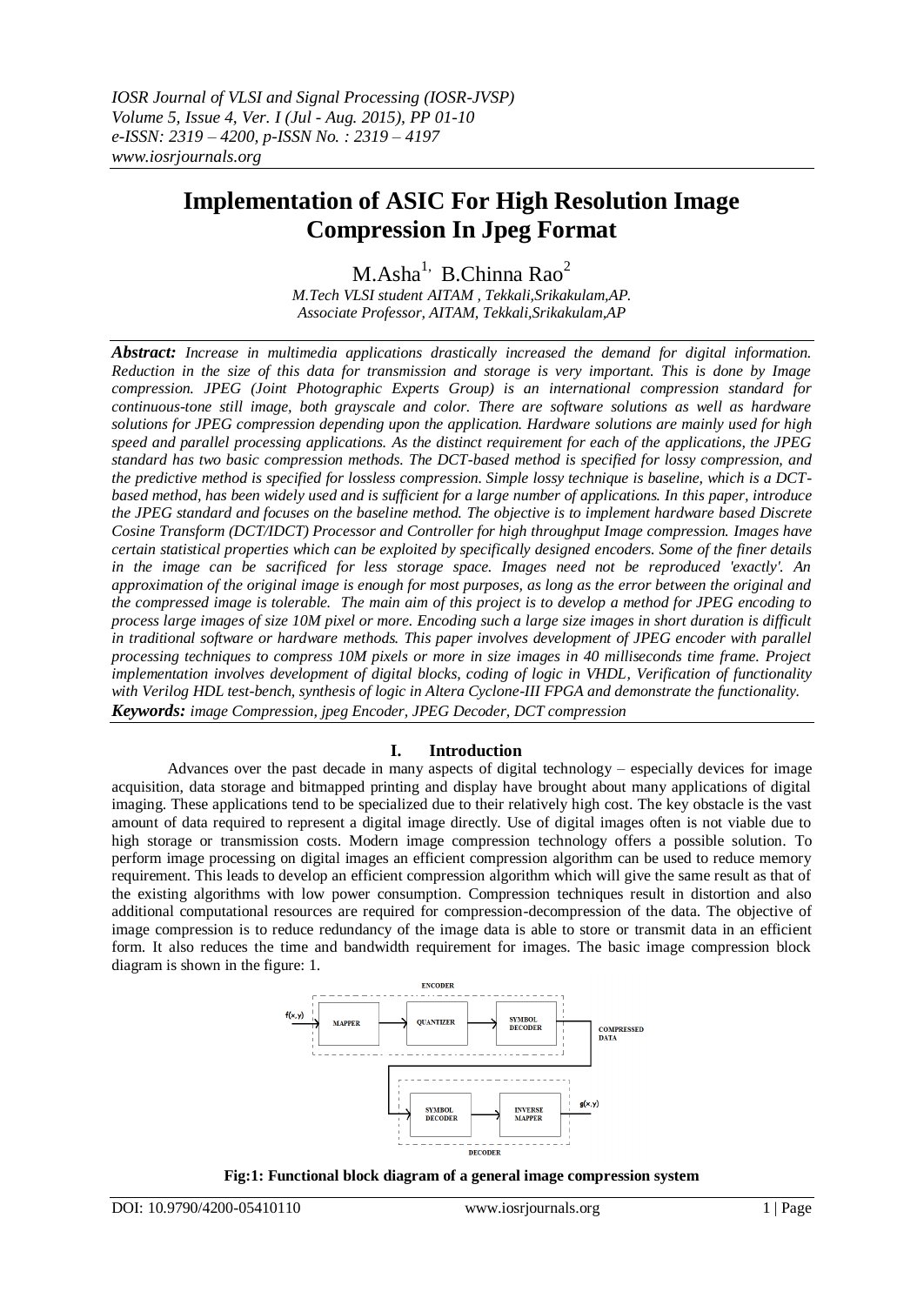**Need for Image Compression:** The need of image compression becomes apparent when number of bits per image are computed resulting from typical sampling rates and quantization methods. For example, the amount of storage required for given images is (i) a low resolution, TV quality, color video image which has  $512 \times 512$ pixels/color,8 bits/pixel, and 3 colors approximately consists of 6 x  $10^6$  bits;(ii) a 24 x 36 mm negative photograph scanned at  $12 \times 10^{-6}$ mm:3000 x 2000 pixels/color, 8 bits/pixel, and 3 colors nearly contains 144 x  $10^6$  bits; (iii) a 14 x 17 inch radiograph scanned at 70 x  $10^{-6}$ mm: 5000 x 6000 pixels, 12 bits/pixel nearly contains  $360 \times 10^6$  bits. Thus storage of even a few images could cause a problem.

**Image Compression Methods**: Image compression can be lossy or lossless. Lossless compression is sometimes preferred for artificial images. This is because of low bit rates using, introduces compression artifacts. Lossless compression methods may be preferred for high value content, such as medical images. Lossless compression techniques work by removing redundant information as well as removing or reducing information that can be recreated during decompression. Lossless compression is ideal, as source data will be recreated without error. However, this leads to small compression ratios and will most likely not meet the needs of many applications The main benefit of lossy compression is that the data rate can be reduced. This is necessary as certain applications require high compression ratios along with accelerated data rates. Lossy compression algorithms attempt to maximize the benefits of compression ratio and bit rate, while minimizing loss of quality. Lossy methods are especially suitable for natural images such as photos in applications where minor loss of fidelity is acceptable to achieve a substantial reduction in bit rate. The lossy compression produces imperceptible differences can be called visually lossless. Run-length encoding and entropy encoding are the methods for lossless image compression. The codeword is of variable length to enhance compression. The varying length is typically determined by the frequency that a certain piece of data appears. Some algorithms generate code words after analyzing the data set, and others use standard code- words already generated based of average statistics. Shorter code words are assigned to those values appearing more frequently, where longer code words are assigned to those values that occur less frequently. The best known lossless image compression algorithm is the Graphics Interchange Format (GIF). Unfortunately the GIF format cannot handle compression of images with resolutions greater than 8-bits per pixel. Another lossless format called the Portable Network Graphics (PNG) can compress images with 24-bit or 48-bit color resolutions. Transform coding, where a Fourier-related transform such as DCT or the wavelet transform are applied, followed by quantization and entropy coding can be cited as a method for lossy image compression.

#### **II. JPEG COMPRESSION ALGORITHM**

JPEG is a standardized image compression mechanism. The first international standard for continuous tone still images both grayscale and color is proposed by joint collaboration of CCITT and ISO. It develops a general-purpose compression to meet the needs of almost all continuous-tone still image applications. Variables such as a quality factor which is used to scale the quantization tables used in JPEG can either reduce the resulting image quality with higher compression ratios, or conversely improving image quality with lower compression ratios. JPEG, although lossy, can give higher compression ratios than GIF while leaving the human observer with little to complain of loss inequality. Minimizing the variance between source and compressed image formats, otherwise known as Mean Square Error, is the ultimate goal for lossy compression algorithms. In Lossless mode, image is encoded to guarantee exact recovery of every pixel of original image even though the compression ratio is lower than the lossy modes. In sequential mode, the image is compressed in a single left-toright, top-to-bottom scan. In progressive mode, the image compresses in multiple scans. In hierarchical mode, the image compress at multiple resolutions so that the lower resolution of the image can be accessed first without decompressing the whole resolution of the image [1]. Sequential, progressive and hierarchical modes are DCT-based modes and are lossy because precision limitation to compute DCT and the quantization process introduce distortion in the reconstructed image. The most widely used mode in practice is called the baseline JPEG system and is shown in the Fig.2, Which is based on sequential mode, DCT-based coding and Huffman coding for entropy encoding.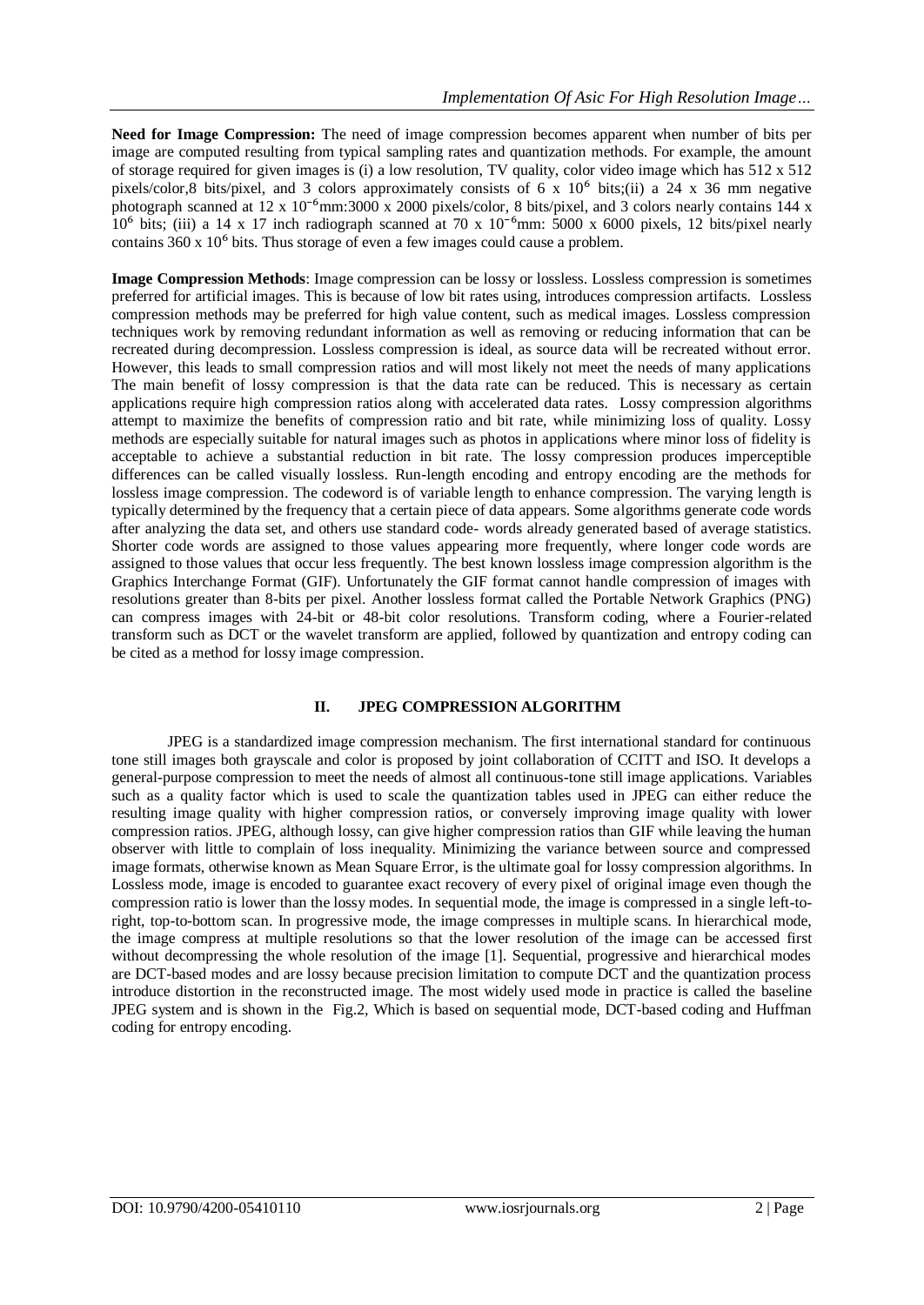

**Fig. 2 Baseline JPEG encoder**

#### **Basic Compression Steps:**

1. First image is divided into blocks of 8x8 pixel values. These blocks then fed to the encoder.

2. The next step is mapping of the pixel intensity value to another domain. The mapper transforms images into a format designed to reduce spatial and temporal redundancy. It can be done by applying various transforms to the images. Here discrete Hartley transform is applied to the 8x8 blocks.

3. Quantizing the transformed coefficients results in the loss of irrelevant information for theS specified purpose.

4. Source coding is the process of encoding information using less than un encoded representation would use, through use of specific encoding schemes.

#### **III. DISCRETE COSINE TRANSFORM**

It is the basis for the JPEG compression. The DCT is a special case of the well known Fourier transform which can represent a given input signal with a series of sine and cosine terms. It becomes most popular transform for image and video. The DCT encoder is shown in the fig 3. Many compression techniques take advantage of transform coding as it de correlates adjacent pixels from the source image. For JPEG, this allows efficient compression by allowing quantization on elements that are less sensitive. It has two useful products of the DCT algorithm. First it has the ability to concentrate image energy into a small number of coefficients. Second, it minimizes the interdependencies between coefficients. These two points essentially state why this form of transform is used for the standard JPEG compression technique. To apply the DCT, the image is divided into  $8\times 8$  blocks of pixels. If the width or height of the original image is not divisible by 8, the encoder should make it divisible. The 8×8 blocks are processed from left-to-right and from top-to-bottom.



**Fig.3: DCT encoder simple diagram**

The purpose of the DCT is to transform the value of pixels to the spatial frequencies. These spatial frequencies are much related to the level of detail present in an image. High spatial frequencies correspond to high levels of detail, while lower frequencies correspond to lower levels of detail. Fig .4 shows the 8x8 DCT basis and fig.5 represents the coefficients of 8x8 DCT after applied to the  $F(u,v)$ .

The mathematical definition of DCT is:

Forward DCT: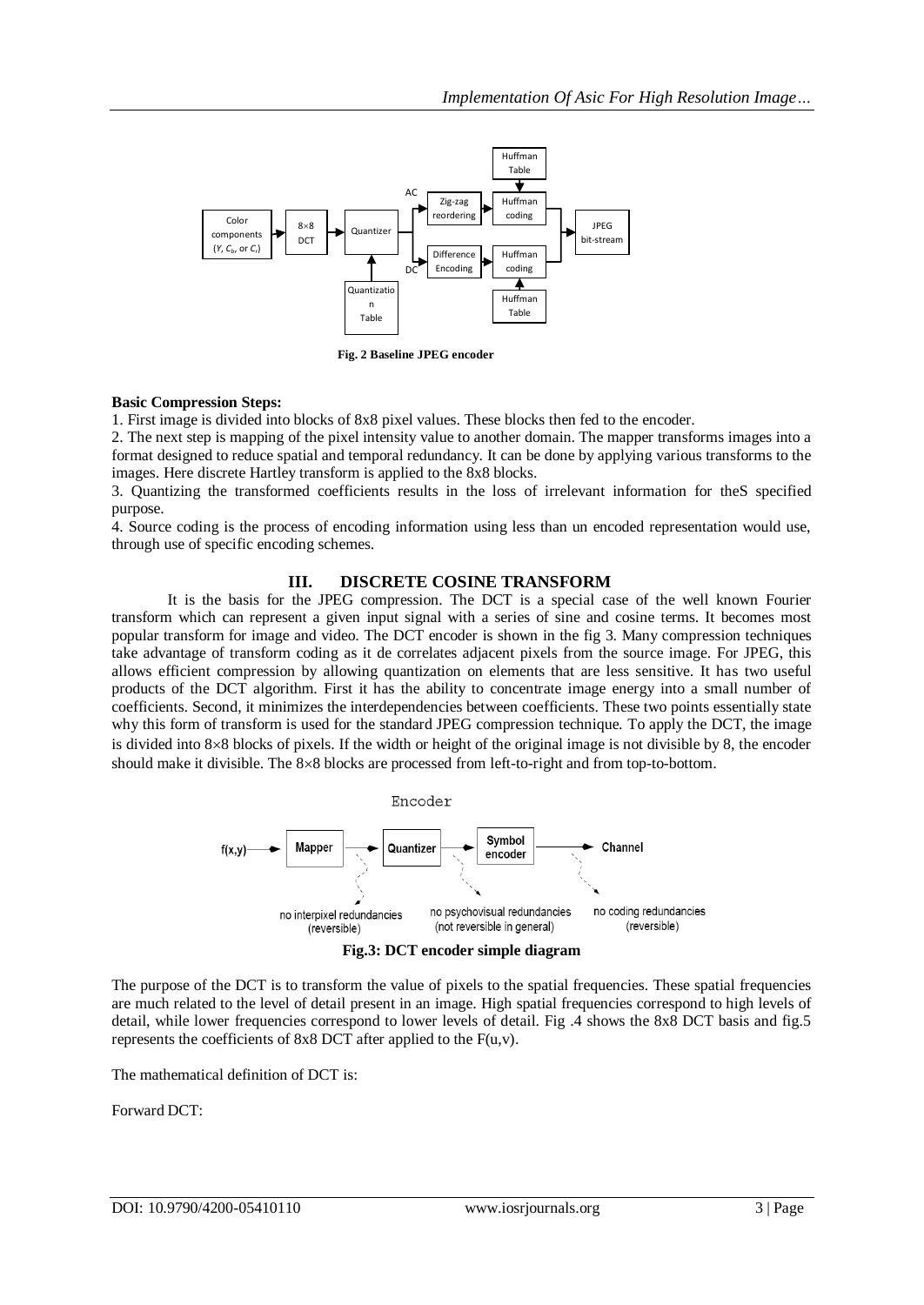*Implementation Of Asic For High Resolution Image*...  
\n
$$
F(u,v) = \frac{1}{4}C(u)C(v)\sum_{x=0}^{7}\sum_{y=0}^{7}f(x,y)\cos\left[\frac{\pi(2x+1)u}{16}\right]\cos\left[\frac{\pi(2y+1)v}{16}\right]
$$
\nfor  $u = 0,..., 7$  and  $v = 0,..., 7$   
\nwhere  $C(k) = \begin{cases} 1/\sqrt{2} \text{ for } k = 0\\ 1 \text{ otherwise} \end{cases}$   
\nInverse DCT:  $f(x,y) = \frac{1}{4}\sum_{u=0}^{7}\sum_{y=0}^{7}C(u)C(v)F(u,v)\cos\left[\frac{\pi(2x+1)u}{16}\right]\cos\left[\frac{\pi(2y+1)v}{16}\right]$   
\nfor  $x = 0,..., 7$  and  $y = 0,..., 7$ 

The  $F(u, v)$  is called the DCT coefficient, and the DCT basis is:

for 
$$
x = 0,...,7
$$
 and  $y = 0,...,7$   
ed the DCT coefficient, and the DCT basis is:  

$$
\omega_{x,y}(u,v) = \frac{C(u)C(v)}{4} \cos \left[\frac{\pi(2x+1)u}{16}\right] \cos \left[\frac{\pi(2y+1)v}{16}\right]
$$

$$
\omega_{x,y}(u,v) = \frac{C(u)C(v)}{4}\cos\left[\frac{\pi(2x+1)u}{16}\right]\cos\left[\frac{\pi(2y+1)v}{16}\right]
$$
  
Then we can rewrite the inverse DCT to :  

$$
f(x,y) = \sum_{u=0}^{7} \sum_{v=0}^{7} F(u,v)\omega_{x,y}(u,v) \text{ for } x = 0,...,7 \text{ and } y = 0,...,7
$$



Fig. 4: The 8×8 DCT basis  $\omega_{x,y}(u,v)$ 

| 48  | 39  | 40  | 68  | 60  | 38  | 50  | 121 |
|-----|-----|-----|-----|-----|-----|-----|-----|
| 149 | 82  | 79  | 101 | 113 | 106 | 27  | 62  |
| 58  | 63  | 77  | 69  | 124 | 107 | 74  | 125 |
| 80  | 97  | 74  | 54  | 59  | 71  | 91  | 66  |
| 18  | 34  | 33  | 46  | 64  | 61  | 32  | 37  |
| 149 | 108 | 80  | 106 | 116 | 61  | 73  | 92  |
| 211 | 233 | 159 | 88  | 107 | 158 | 161 | 109 |
| 212 | 104 | 40  | 44  | 71  | 136 | 113 | 66  |

(a)  $f(x,y)$ :  $8\times 8$  values of luminance **(b)**  $F(u,y)$ :  $8\times 8$  DCT coefficients

| 699.25    | 43.18    | 55.25    | 72.11    | 24.00    | $-25.51$ | 11.21    | $-4.14$  |
|-----------|----------|----------|----------|----------|----------|----------|----------|
| $-129.78$ | $-71.50$ | $-70.26$ | $-73.35$ | 59.43    | $-24.02$ | 22.61    | $-2.05$  |
| 85.71     | 30.32    | 61.78    | 44.87    | 14.84    | 17.35    | 15.51    | $-13.19$ |
| $-40.81$  | 10.17    | $-17.53$ | $-55.81$ | 30.50    | $-2.28$  | $-21.00$ | $-1.26$  |
| $-157.50$ | $-49.39$ | 13.27    | $-1.78$  | $-8.75$  | 22.47    | $-8.47$  | $-9.23$  |
| 92.49     | $-9.03$  | 45.72    | $-48.13$ | $-58.51$ | $-9.01$  | $-28.54$ | 10.38    |
| $-53.09$  | $-62.97$ | $-3.49$  | $-19.62$ | 56.09    | $-2.25$  | $-3.28$  | 11.91    |
| $-20.54$  | $-55.90$ | $-20.59$ | $-18.19$ | $-26.58$ | $-27.07$ | 8.47     | 0.31     |

**Fig. 5: DCT coefficients for a 88 block**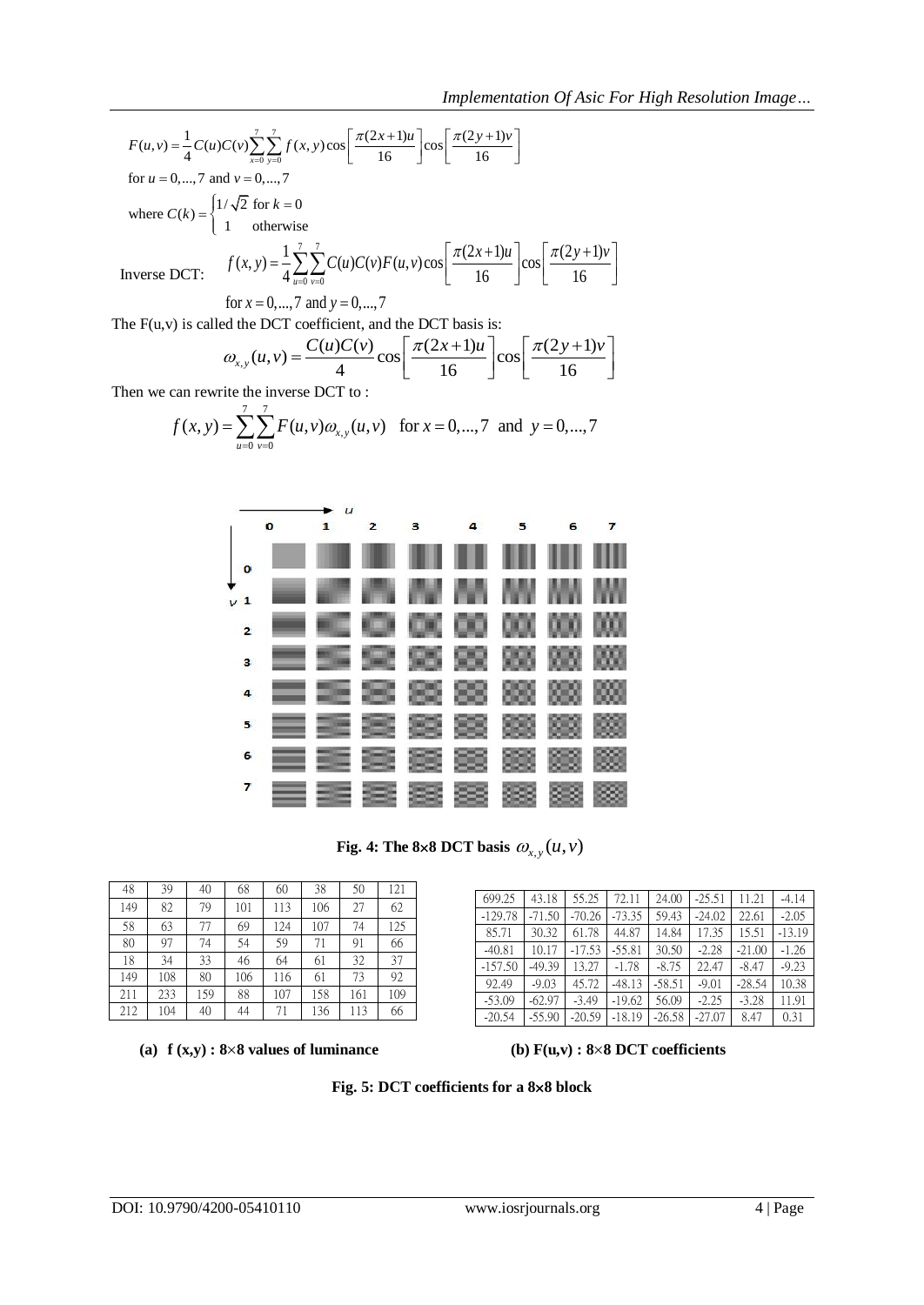#### **IV. Color Space Conversions and Down sampling**

The encoding process of the JPEG starts with color-space conversion. This process is not applicable to gray-scale image, where there is only one luminance component for gray-scale image. Color image data in computers is usually represented in RGB format. Each color component uses 8 bits to store, thus, a full color pixel would require 24 bits. From the fact that human eyes are more sensitive to intensity change rather than color change, the JPEG algorithm exploits this by converting the RGB format to another color space called YCbCr. The Y component represents the brightness of a pixel, the Cb and Cr represent the chrominance. After converting the color space, the encoder stores the luminance Y in more detail than the other two chrominance components. The advantage of converting the image into luminance-chrominance color space is that the luminance and chrominance components are very much de-correlated between each other. Moreover, the chrominance channels contain much redundant information and can easily be sub-sampled without sacrificing any visual quality for the reconstructed image. The transformation from RGB to YC<sub>b</sub>C<sub>r</sub>, is based on the following mathematical expression:<br>  $\begin{bmatrix} Y \end{bmatrix} \begin{bmatrix} 0.299000 & 0.587000 & 0.114000 \end{bmatrix} \begin{bmatrix} R \end{bmatrix} \begin{bmatrix} 0 \end{$ following mathematical expression:

|  | following mathematical expression:                                                                                                                                                                                                                                               |  |  |  |
|--|----------------------------------------------------------------------------------------------------------------------------------------------------------------------------------------------------------------------------------------------------------------------------------|--|--|--|
|  |                                                                                                                                                                                                                                                                                  |  |  |  |
|  | $\begin{bmatrix} Y \\ C_b \\ C_r \end{bmatrix} = \begin{bmatrix} 0.299000 & 0.587000 & 0.114000 \\ -0.168736 & -0.331264 & 0.500002 \\ 0.500000 & -0.418688 & -0.081312 \end{bmatrix} \begin{bmatrix} R \\ G \\ B \end{bmatrix} + \begin{bmatrix} 0 \\ 128 \\ 128 \end{bmatrix}$ |  |  |  |
|  |                                                                                                                                                                                                                                                                                  |  |  |  |
|  |                                                                                                                                                                                                                                                                                  |  |  |  |

The value  $Y = 0.299R + 0.587G + 0.114B$  is called the luminance. The values  $C_b$  and  $C_r$  are called chromimance values and represent 2 coordinates in a system which measures the nuance and saturation of the color. These values indicate how much blue and how much red are in that color, respectively. Accordingly, the inverse transformation from  $YC<sub>b</sub>C<sub>r</sub>$  to RGB is:



**Fig.6: Three color formats in the baseline system**

Because the eye seems to be more sensitive at the luminance than the chrominance, luminance is taken in every pixel while the chrominance is taken as a medium value for a  $2\times2$  block of pixels. And this way will result a good compression ratio with almost no loss in visual perception of the new sampled image. There are three color formats in the baseline system:

(a) 4:4:4 format: The chrominance components have identical vertical and horizontal resolution as the luminance component. (b)4:2:2 format: The chrominance components have the same vertical resolution as the luminance component, but the horizontal resolution is half one. (c)4:2:0 format: Both vertical and horizontal resolution of the chrominance component is half of the luminance component as shown in the fig.6.

**Quantization:** The transformed 8×8 block consists of 64 DCT coefficients. The first coefficient  $F(0,0)$  is the DC component and the other 63 coefficients are AC component. The DC component  $F(0,0)$  is essentially the sum of the 64 pixels in the input 8×8 pixel block multiplied by the scaling factor  $(1/4)C(0)C(0)=1/8$  as shown in equation for F(u,v). The next step in the compression process is to quantize the transformed coefficients. Each of the 64 DCT coefficients is uniformly quantized. The 64 quantization step-size parameters for uniform quantization of the 64 DCT coefficients form an  $8\times 8$  quantization matrix. Each element in the quantization matrix is an integer between 1 and 255. Each DCT coefficient  $F(u,v)$  is divided by the corresponding quantizer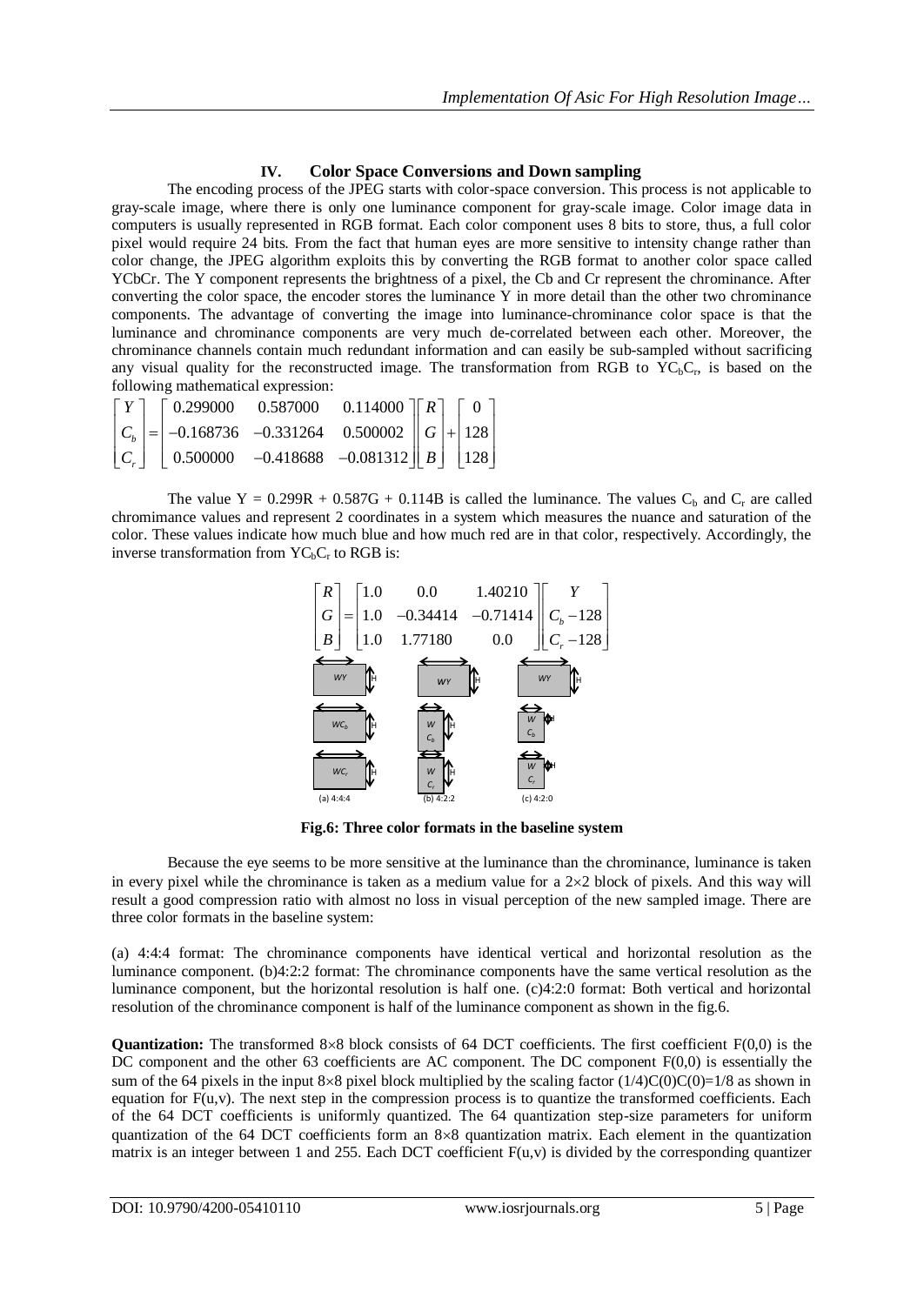step-size parameter  $Q(u, v)$  in the quantization matrix and rounded to the nearest integer as :

$$
F_q(u, v) = Round\left(\frac{F(u, v)}{Q(u, v)}\right)
$$

The quantization is the key role in the JPEG compression. This removes the high frequencies present in the original image. This is done by dividing values at high indexes in the vector with larger values than the values by which are divided the amplitudes of lower frequencies. The bigger values in the quantization table is the bigger error introduced by this lossy process, and the smaller visual quality. Another important fact is that in most images the color varies slowly from one pixel to another. So, most images will have a small quantity of high detail to a small amount of high spatial frequencies, and have a lot of image information contained in the low spatial frequencies. The JPEG does not define any fixed quantization matrix. It is the prerogative of the user to select a quantization matrix. There are two quantization matrices provided in Annex K of the JPEG standard for reference, but not requirement. These two quantization matrices are shown below in the fig.7 and fig.8:

| 16 | 11 | 10 | 16 | 24  | 40  | 51  | 61  |
|----|----|----|----|-----|-----|-----|-----|
| 12 | 12 | 14 | 19 | 26  | 58  | 60  | 55  |
| 14 | 13 | 16 | 24 | 40  | 57  | 69  | 56  |
| 14 | 17 | 22 | 29 | 51  | 87  | 80  | 62  |
| 18 | 22 | 37 | 56 | 68  | 109 | 103 | 77  |
| 24 | 35 | 55 | 64 | 81  | 104 | 113 | 92  |
| 49 | 64 | 78 | 87 | 103 | 121 | 120 | 101 |
| 72 | 92 | 95 | 98 | 112 | 100 | 103 | 99  |

**(a) Luminance quantization matrix** 

| 17 | 18 | 24 | 47 | 99 | 99 | 99 | 99 |
|----|----|----|----|----|----|----|----|
| 18 | 21 | 26 | 66 | 99 | 99 | 99 | 99 |
| 24 | 26 | 56 | 99 | 99 | 99 | 99 | 99 |
| 47 | 66 | 99 | 99 | 99 | 99 | 99 | 99 |
| 99 | 99 | 99 | 99 | 99 | 99 | 99 | 99 |
| 99 | 99 | 99 | 99 | 99 | 99 | 99 | 99 |
| 99 | 99 | 99 | 99 | 99 | 99 | 99 | 99 |
| 99 | 99 | 99 | 99 | 99 | 99 | 99 | 99 |

 **(b) Chrominance quantization matrix**

| 699.25    | 43.18    | 55.25    | 72.11    | 24.00    | $-25.51$ | 11.21    | $-4.14$  |
|-----------|----------|----------|----------|----------|----------|----------|----------|
| $-129.78$ | $-71.50$ | $-70.26$ | $-73.35$ | 59.43    | $-24.02$ | 22.61    | $-2.05$  |
| 85.71     | 30.32    | 61.78    | 44.87    | 14.84    | 17.35    | 15.51    | $-13.19$ |
| $-40.81$  | 10.17    | $-17.53$ | $-55.81$ | 30.50    | $-2.28$  | $-21.00$ | $-1.26$  |
| $-157.50$ | $-49.39$ | 13.27    | $-1.78$  | $-8.75$  | 22.47    | $-8.47$  | $-9.23$  |
| 92.49     | $-9.03$  | 45.72    | $-48.13$ | $-58.51$ | $-9.01$  | $-28.54$ | 10.38    |
| $-53.09$  | $-62.97$ | $-3.49$  | $-19.62$ | 56.09    | $-2.25$  | $-3.28$  | 11.91    |
| $-20.54$  | $-55.90$ | $-20.59$ | $-18.19$ | $-26.58$ | $-27.07$ | 8.47     | 0.31     |

### **Fig. 7: Quantization matrix**

**44 4 6 5 1 -1 0 0**  $-11$   $-6$   $-5$   $-4$   $2$  0 0 0 0 6 2 4 2 0 0 0 0  $-3$  | 1 | -1 | -2 | 1 | 0 | 0 | 0 -9 | -2 | 0 | 0 | 0 | 0 | 0 | 0 4 0 1 -1 -1 0 0 0  $-1$   $-1$   $0$   $0$   $1$   $0$   $0$   $0$ 0  $0$  -1 0 0 0 0 0 0 0 0

#### (a)  $\mathbf{F}(\mathbf{u}, \mathbf{v})$  : 8×8 DCT coefficients (b)  $\mathbf{F}_q(\mathbf{u}, \mathbf{v})$  : After quantization

#### **Fig. 8: An example of quantization for a 88 DCT coefficients**

**Zig-Zag Scan:** After DCT transform and quantization over a block of 8x8 values, a new 8×8 block will results and is traversed in zig-zag as shown in the Fig. 7. After this with traversing in zig-zag the  $8 \times 8$  matrix can get a vector with 64 coefficients  $(0,1,...,63)$ . The reason for this zig-zag traversing is that the traverse the 8×8 DCT coefficients in the order of increasing the spatial frequencies as shown in the fig.9..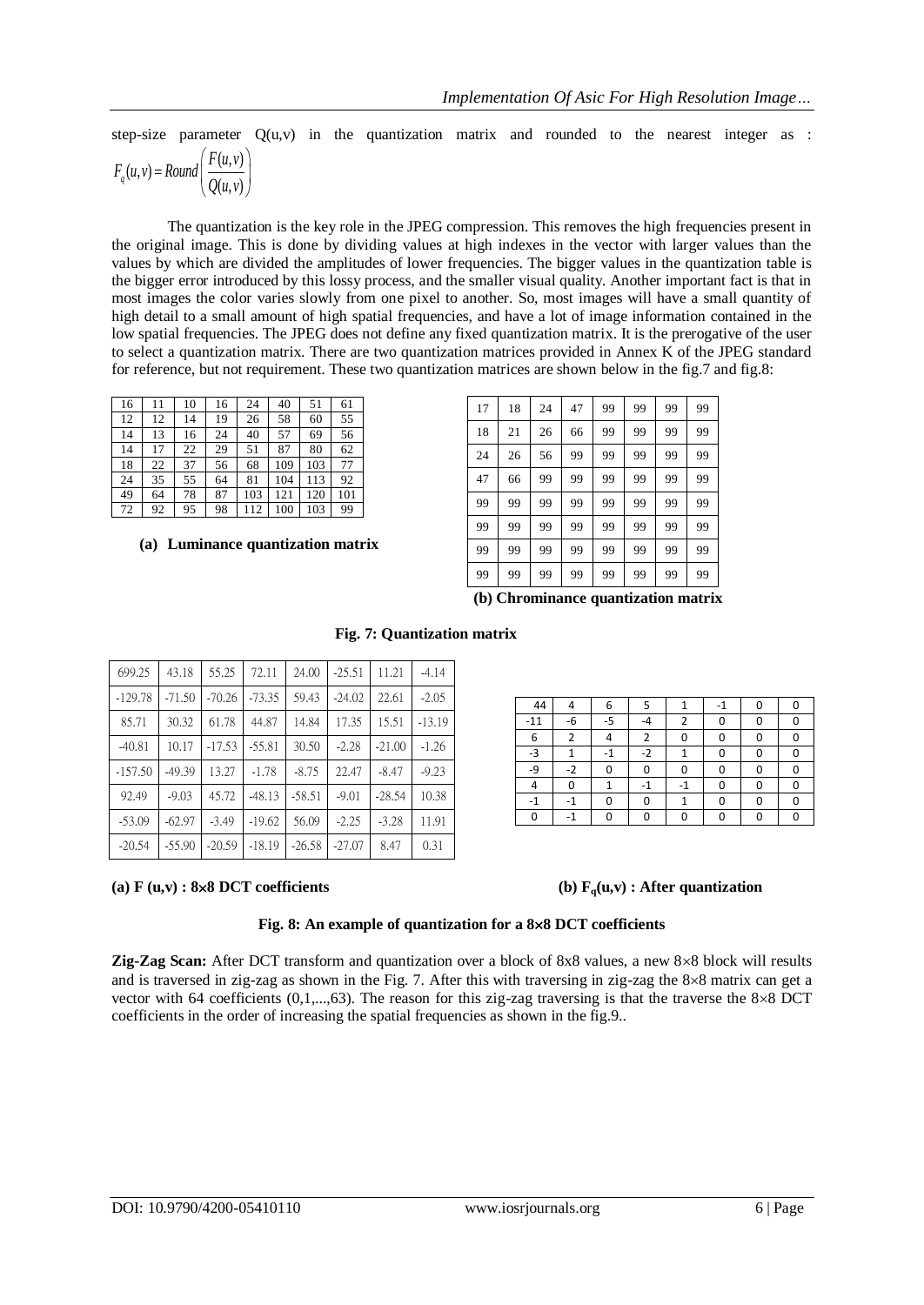| $\overline{0}$ |    | 5  | 6  | 14 | 15 | 27 | 28 |
|----------------|----|----|----|----|----|----|----|
| 2              | 4  | 7  | 13 | 16 | 26 | 29 | 42 |
| 3              | 8  | 12 | 17 | 25 | 30 | 41 | 43 |
| 9              | 11 | 18 | 24 | 31 | 40 | 44 | 53 |
| 10             | 19 | 23 | 32 | 39 | 45 | 52 | 54 |
| 20             | 22 | 33 | 38 | 46 | 51 | 55 | 60 |
| 21             | 34 | 37 | 47 | 50 | 56 | 59 | 61 |
| 35             | 36 | 48 | 49 | 57 | 58 | 62 | 63 |

**Fig. 9: Zig-Zag reordering matrix**

**DPCM on DC Components:** Besides DCT another encoding method is employed i.e DPCM on the DC component. This is adopted because DC component is large and varied, but often close to previous value. Encode the difference from previous 8x8 blocks – DPCM.

**Run Length encoding on AC Components:** Another simple compression technique is applied to the AC component: 1x64 vector has lots of zeros in it. Encode as (skip, value) pairs, where skip is the number of zeros and value is the next non-zero component and send (0, 0) as end-of-block sentinel value. In Zig-ZagIn scan, consequences in the quantized vector at high spatial frequencies have a lot of consecutive zeroes. This can be exploiting by run length coding of the consecutive zeroes. Let's consider the 63 AC coefficients in the original 64 quantized vectors first. For example, we have:

57, 45, 0, 0, 0, 0, 23, 0, -30, -16, 0, 0, 1, 0, 0, 0, 0, 0, 0, 0,..., 0

Encode each value which is not 0, than add the number of consecutive zeroes preceding that value in front of it. The RLC (run length coding) is: (0,57) ; (0,45) ; (4,23) ; (1,-30) ; (0,-16) ; (2,1) ; EOB. EOB (End of Block) is a special coded value. If reached to the end of the vector only zeroes, mark that position with EOB and finish the RLC of the quantized vector. Note that if the quantized vector does not finishes with zeroes (the last element is not 0), we do not add the EOB marker. Actually, EOB is equivalent to (0,0), so we have :

 $(0,57)$ ;  $(0,45)$ ;  $(4,23)$ ;  $(1,-30)$ ;  $(0,-16)$ ;  $(2,1)$ ;  $(0,0)$ 

Quantized vector for another example as follows:

57, eighteen zeroes, 3, 0, 0, 0, 0, 2, thirty-three zeroes, 895, EOB

The JPEG Huffman coding makes the restriction that the number of previous 0's to be coded as a 4-bit value, so it can't overpass the value 15 (0xF). So, this example would be coded as :  $(0,57)$ ;  $(15,0)$ ;  $(2,3)$ ;  $(4,2)$ ;  $(15,0)$ ;  $(15,0)$ ;  $(1,895)$ ;  $(0,0)$ 

(15,0) is a special coded value which indicates that there are 16 consecutive zeroes.

**Differences Coding of DC Coefficients:** Because the DC coefficients contain a lot of energy, it usually has much larger value than AC coefficients, and there is a very close connection between the DC coefficients of adjacent blocks. So, the JPEG standard encode the difference between the DC coefficients of consecutive  $8\times 8$ blocks rather than its true value. The mathematical represent of the difference is:

#### $Diff_i = DC_i - DC_{i-1}$

And we set  $DC_0 = 0$ . DC of the current block  $DC_i$  will be equal to  $DC_{i-1}$  + Diff<sub>i</sub>. So, in the JPEG file, the first coefficient is actually the difference of DCs as shown in Fig. 8.

#### **V. HARDWARE IMPLEMENTATION**

JPEG compressor shown in the fig 2 can be implemented in verilog Hardware Description language and synthesised in FPGA to improve the compression ratio. Implementations of different algorithms for 1-DCT using Verilog HDL as the synthesis tool are carried out and their comparison gives the optimum technique for compression. And 2-D DCT is implemented using the optimum 1-D technique for 8x8 matrix input. The data can be precisely recovered through the IDCT.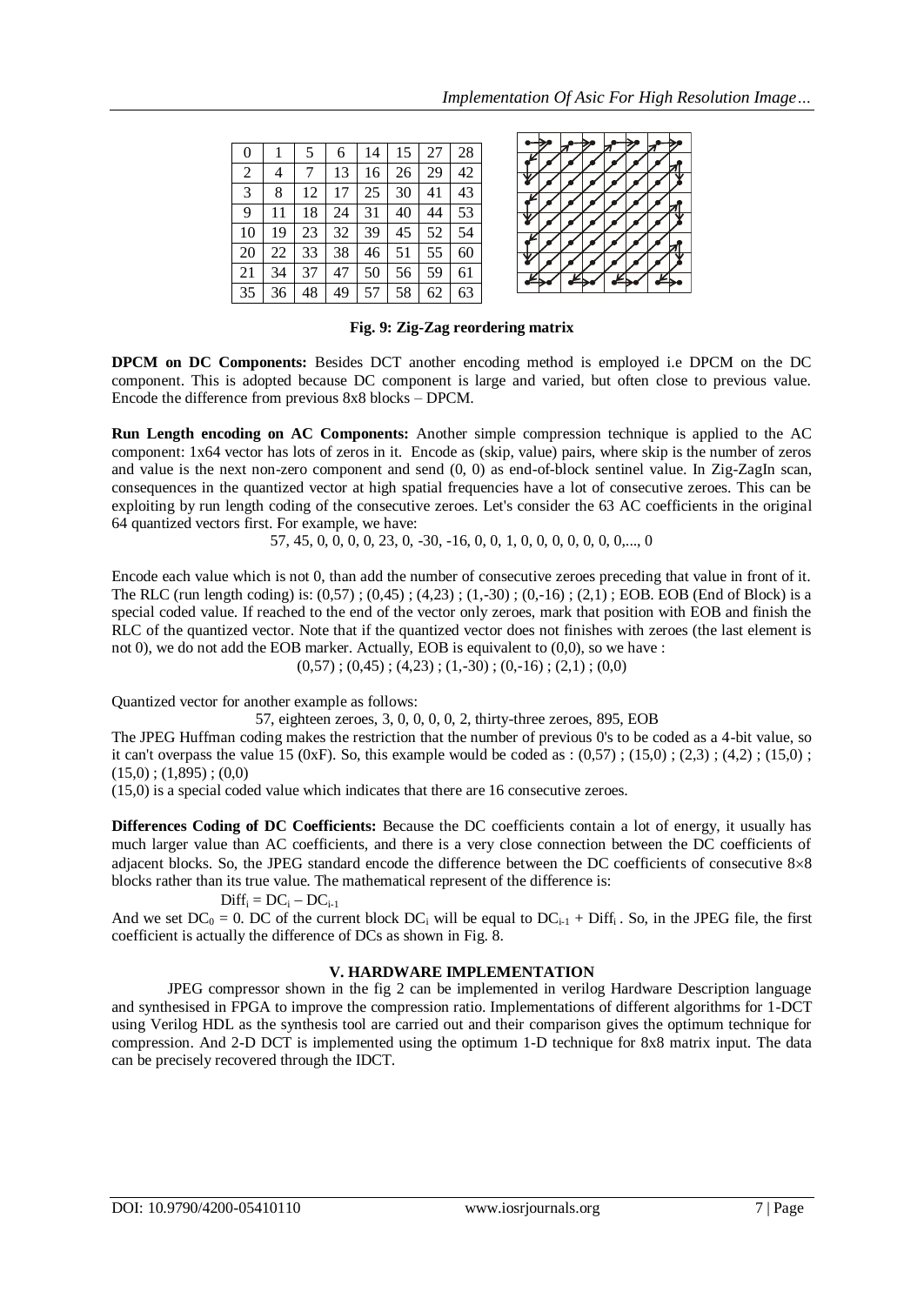### **VI Results**

Consider10 images starting from image #0 to image #9 .The original image coefficients are represented by the DCT. The representation of the with respective to 8x8 DCT blocks are shown in fig.11 **.**



**Fig. 10: representing images with 88 DCT blocks**

| <b>Power of DCT coefficients</b> |  |  |  |  |  |                                                                                   |  |  |  |
|----------------------------------|--|--|--|--|--|-----------------------------------------------------------------------------------|--|--|--|
|                                  |  |  |  |  |  | 1 2 4 9 12 19 31 42<br>95.5db 52.6db 42.3db 33.9db 29.0db 22.5db 15.8db 9.6db     |  |  |  |
|                                  |  |  |  |  |  | 3 5 7 13 18 24 35 39<br>51.2db 40.8db 34.7db 28.9db 24.3db 20.2db 13.4db 10.6db   |  |  |  |
|                                  |  |  |  |  |  | 6 10 11 16 22 30 37 45<br>40.2db 33.3db 29.6db 25.0db 21.3db 16.3db 11.3db 9.3db  |  |  |  |
|                                  |  |  |  |  |  | 8 15 17 23 27 33 46 51<br>34.2db 27.4db 24.8db 20.9db 17.3db 14.3db 8.8db 4.3db   |  |  |  |
|                                  |  |  |  |  |  |                                                                                   |  |  |  |
|                                  |  |  |  |  |  | 20 28 32 38 41 49 55 58<br>22.4db 17.1db 15.6db 10.9db 10.1db 6.0db 0.5db -3.3db  |  |  |  |
|                                  |  |  |  |  |  | 26 36 43 48 52 57 59 61<br>17.7db 12.4db 9.6db 7.1db 2.9db -1.6db -4.0db -7.4db   |  |  |  |
|                                  |  |  |  |  |  | 40 47 53 54 60 62 63 64<br>10.5db 7.8db 1.9db 1.3db -4.2db -8.5db -12.1db -15.3db |  |  |  |

**Fig. 11: Power coefficients of 88 DCT blocks**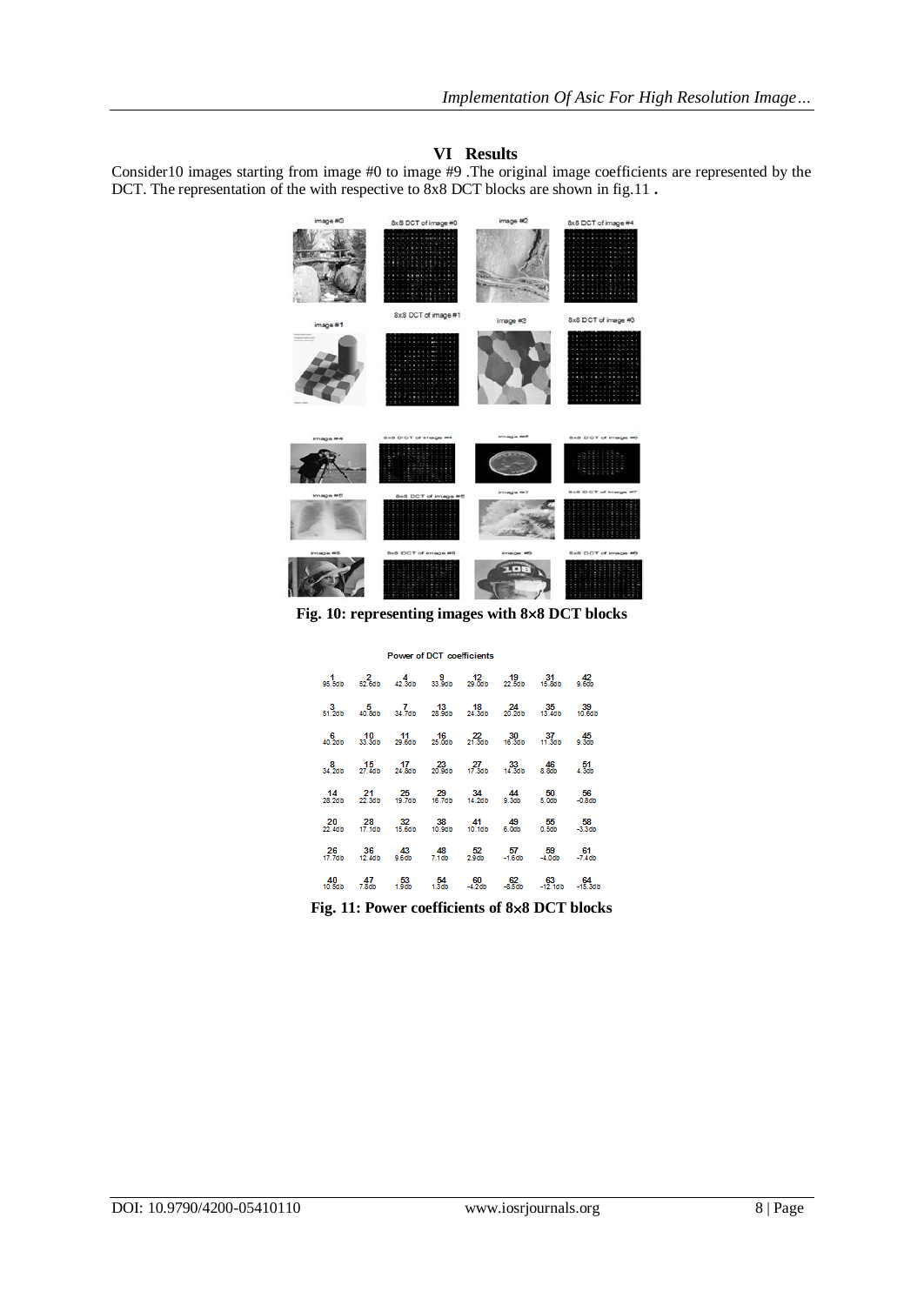

**Fig. 12: Image restoration with power coefficients**

We get the power coefficients from the 8x8 DCT images which are shown in fig.11and image restoration of the 8x8 DCT blocks with the power coefficients are shown in the fig. 12



**Fig.13: SNR values with the restoration of image coefficients** 

The signal to noise ratio of the restored image is shown below in fig14.The bandwidth of image is very high so that the time taken for transmission is very high because in practical cases band limited channels exist.